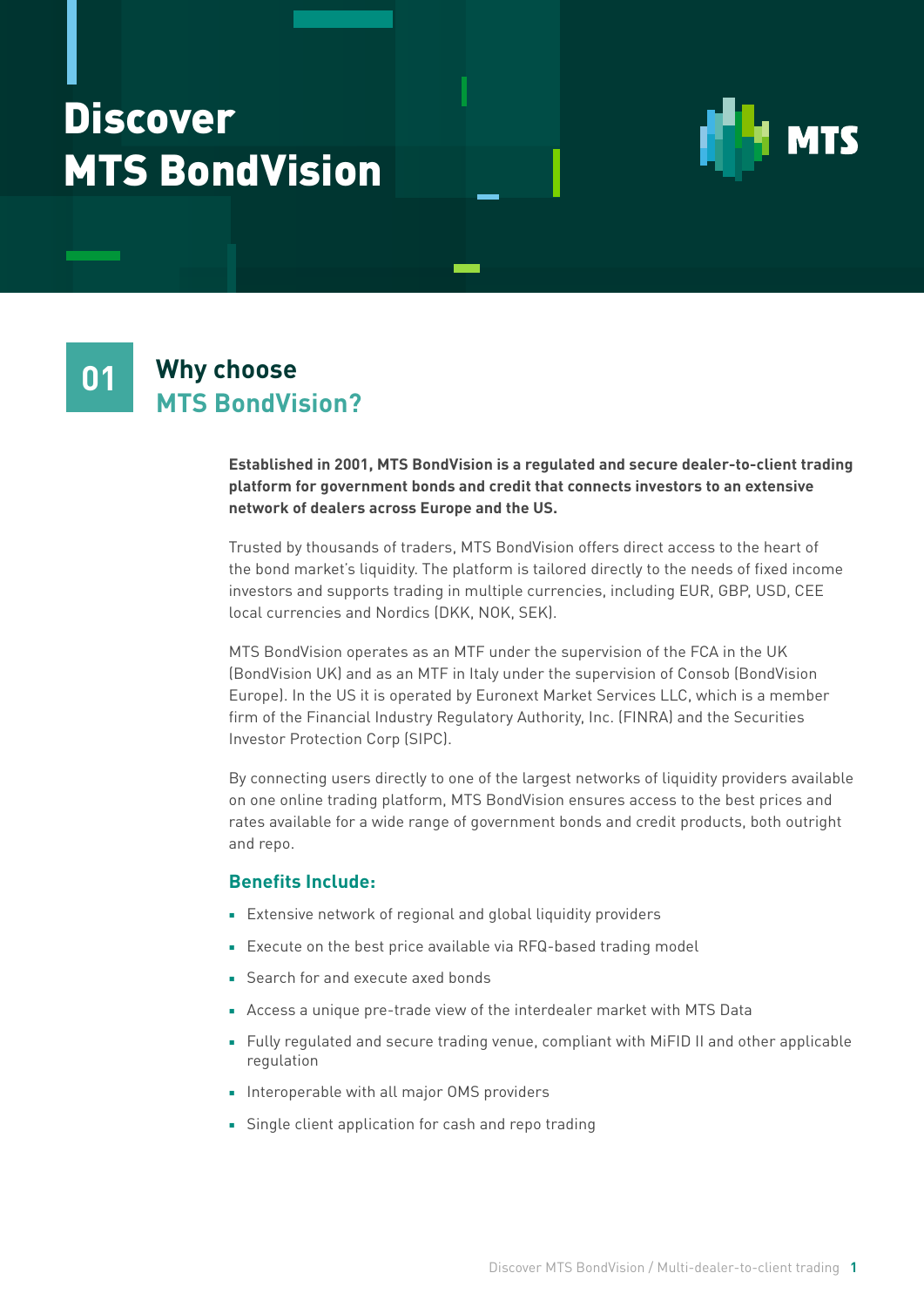**Financials** Bank

Financial services **Insurance** 

**All Euro-denominated issues** ■ Central, Eastern Europe (EUR, USD)

Czech Republic (CZK) Denmark (DKK)

> **Non-Financials Automotive**



Corporate Bonds

**Industrial** ■ Telecom

 $\frac{1}{26}$  UBS **Z**UniCredit

Streamlined and light, MTS BondVision is delivered via web or VPN, while API and FIX protocols support integration with PMS/OMS, reducing trade failure and allowing traders to focus on execution.

#### **Technology partners include:**

| ISV for BV (SellSide) | ISV for BV (BuySide) | OMS/PMS FOR BV |
|-----------------------|----------------------|----------------|
|                       |                      |                |
|                       |                      |                |
|                       |                      | ×.             |
|                       |                      |                |
|                       |                      |                |
|                       |                      |                |
|                       |                      |                |
|                       |                      |                |
|                       |                      |                |
|                       |                      |                |
|                       |                      |                |
|                       |                      |                |
|                       |                      |                |
|                       |                      |                |
|                       |                      |                |
| L.                    |                      |                |
|                       |                      |                |

| <b>Partner Name</b>                 |  |
|-------------------------------------|--|
| <b>AR Enterprise</b>                |  |
| <b>BlackRock Solutions</b>          |  |
| <b>Bloomberg AIM</b>                |  |
| <b>Charles River Development</b>    |  |
| <b>Flidata Srl</b>                  |  |
| Fidessa                             |  |
| GateLab                             |  |
| valantic FSA                        |  |
| <b>ION Trading</b>                  |  |
| I ist                               |  |
| <b>NMK Consulting</b>               |  |
| <b>PreFIS (Wall Street Systems)</b> |  |
| <b>SEI Consulting srl</b>           |  |
| SIA S.p.A.                          |  |
| SimCorp Ltd                         |  |
| <b>Sungard Financial System</b>     |  |
|                                     |  |

■ Outrights/switches/ butterflies/lists

- Partial quote
- Auto execution

■ Block trade registration

■ Live axe dealer information

- FIX and non-FIX dealer feeds supported
- Price, size displayed, timestamp
- Independent from streamed price stack
- Real-time interdealer order book
- Five layers of depth on the order book
- Aggregated trading data by bond with price information
- Trade-by-trade information for all European government bond markets in real-time



■ Transport **Utilities** ABN.AMRO **Banca** Akros **BBVA T** BNP PARIBAS  $\boxed{\mathbf{Z}}$ **Danske Bank** J.P.Morgan **MIZUHO & NatWest NOMURA**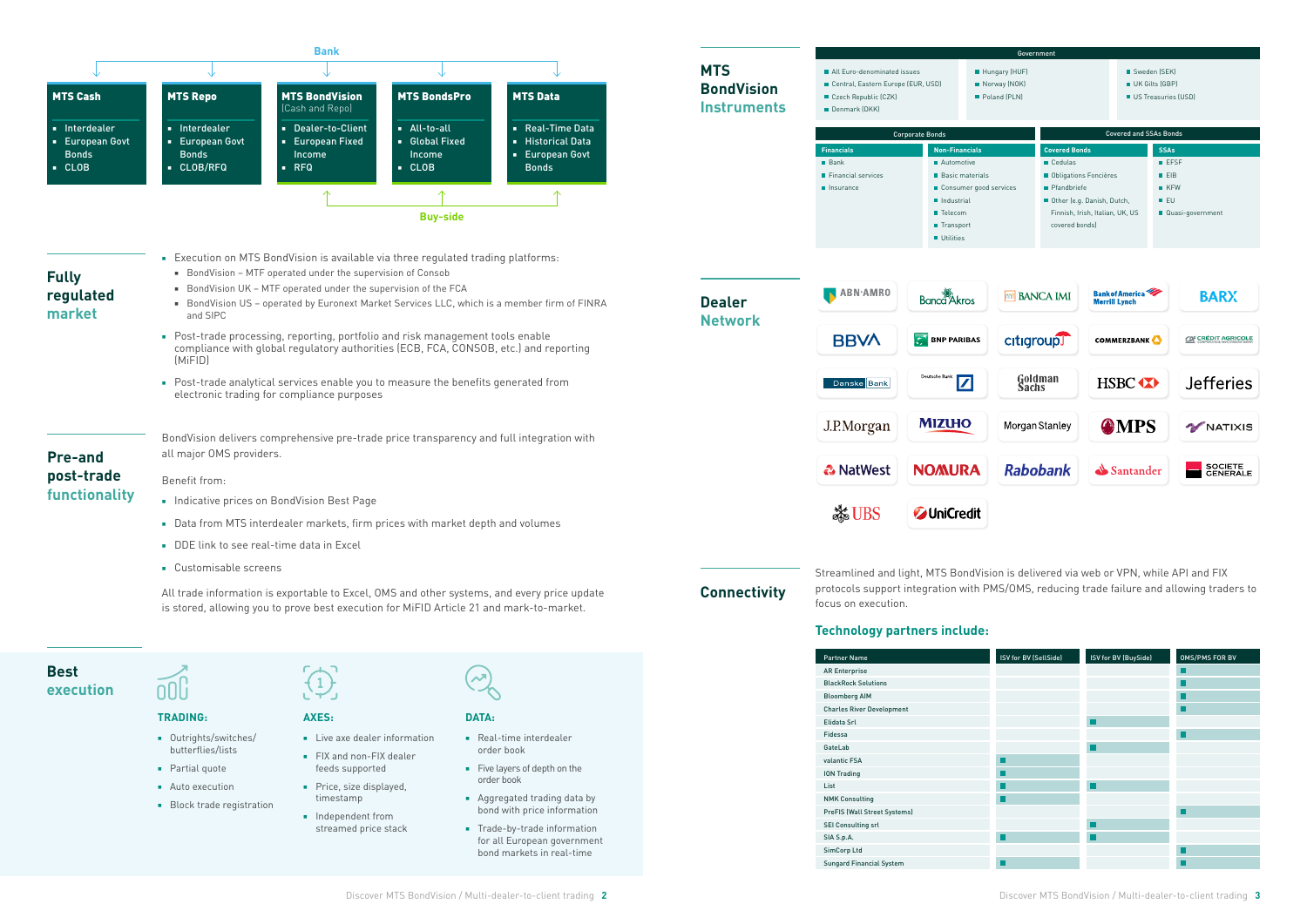

## **MTS BondVision**

Email [mts.sales@euronext.com](mailto:mts.sales%40euronext.com?subject=) Telephone +44 20 7076 0000

**[mtsmarkets.com](http://mtsmarkets.com  )**

### **Global Contacts 03**

**Find out how we can enhance your fixed income trading business by speaking to our expert team:**

## Milan

Piazza Degli Affari 6, 20123 Milan, Italy Telephone +39 02 7242 61

## **Rome**

# **MTS BondVision is** streamlined, light and easily integrated.

#### $\sqcup$ **MTS BondVision 02**  $\qquad \qquad \Box$ **Facts and Stats**

## $F_A$ Modern design



Via Tomacelli 146 00186 Rome, Italy Telephone +39 06 4212 01

 $A^{\overline{\lambda}}A$ Buy-side Clients



## London

110 Cannon Street, London, EC4N 6EU, UK Telephone +44 20 7076 0001

## Paris

14 Place des Reflets, 92054 Paris La Defense Cedex, France Telephone +33 1 70 37 67 05





and intuitive user experience

240+

 $\mathbf{B}$ 

EGB, Covered, SSA, Credit



EUR, GBP, USD, DKK, NOK, SEK, HUF, LTL, CZK, PLN, ILS



Connectivity OMS/EMS